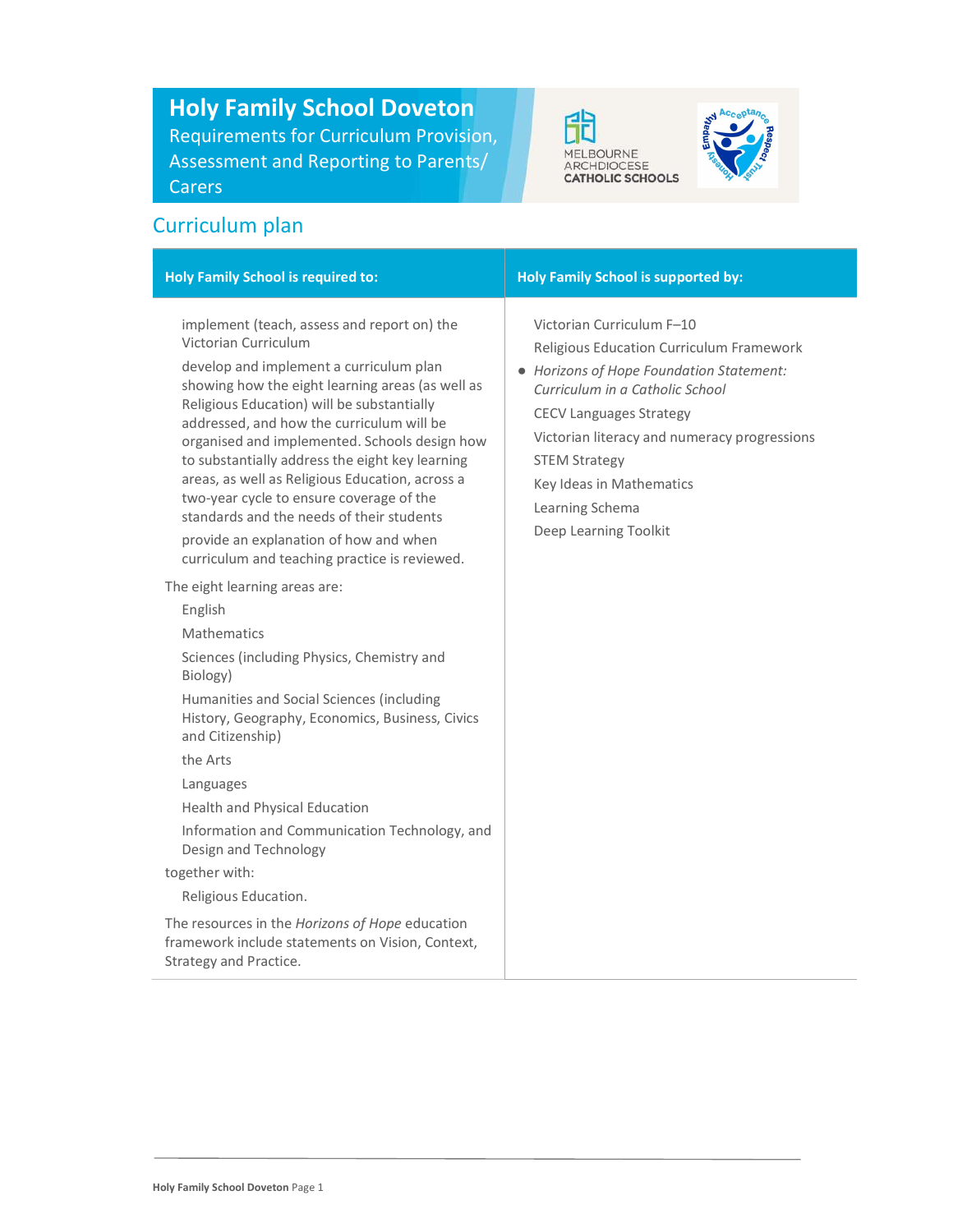## Differentiated learning

| <b>Holy Family School is required to:</b>                                                                                                                                                                                                                              | <b>Holy Family School is supported by:</b>                                                                           |
|------------------------------------------------------------------------------------------------------------------------------------------------------------------------------------------------------------------------------------------------------------------------|----------------------------------------------------------------------------------------------------------------------|
| • use a whole-school approach to<br>differentiated teaching and learning for all<br>students, including:<br>$-$ students with disability<br>$-$ gifted and talented students<br>$-$ students who are learning English as an<br>additional language or dialect (EAL/D). | • Horizons of Hope Foundation Statement:<br>Learning Diversity in a Catholic School<br>• CECV Intervention Framework |

# Student learning

| <b>Holy Family School is required to:</b>                                                                                                                                                                                                                                                                                                                                                                                                                                                                                                                                                                                                                                                                                                                                                                                                                                                                                                                                                                                                                                                                                                                                                                                                                                                                                                        | <b>Holy Family School is supported by:</b>                                                                                                                                                                                                                                                                                                                                                                                                                                                                                             |
|--------------------------------------------------------------------------------------------------------------------------------------------------------------------------------------------------------------------------------------------------------------------------------------------------------------------------------------------------------------------------------------------------------------------------------------------------------------------------------------------------------------------------------------------------------------------------------------------------------------------------------------------------------------------------------------------------------------------------------------------------------------------------------------------------------------------------------------------------------------------------------------------------------------------------------------------------------------------------------------------------------------------------------------------------------------------------------------------------------------------------------------------------------------------------------------------------------------------------------------------------------------------------------------------------------------------------------------------------|----------------------------------------------------------------------------------------------------------------------------------------------------------------------------------------------------------------------------------------------------------------------------------------------------------------------------------------------------------------------------------------------------------------------------------------------------------------------------------------------------------------------------------------|
| have appropriate processes in place to<br>support all students to progress towards and<br>achieve the learning outcomes normally<br>expected for their student cohort, and to<br>plan and achieve improvements in those<br>learning outcomes<br>• demonstrate planning for improved student<br>learning outcomes, including:<br>$-$ evidence of assessment schedules for all<br>students (Note: Schools should have<br>comprehensive assessment schedules in<br>place prior to NAPLAN at Year 3 to<br>identify students at risk.)<br>- evidence of using and reporting on<br>national testing (NAPLAN) data,<br>VCE/VCAL data and On Track data (for<br>example, a data collection schedule,<br>explanation of how the data is analysed,<br>self-reflection reports, action plans)<br>- evidence of using student outcomes data<br>to inform goal setting against the<br>Victorian Curriculum and to design<br>improvement strategies<br>- teacher professional learning that is<br>informed by an analysis of student<br>performance data. For example, a plan to<br>improve student learning outcomes<br>including what data (such as NAPLAN,<br>VCE/VCAL) the school collects to monitor<br>outcomes)<br>- how the school analyses and uses data to<br>set goals and targets for outcomes, and to<br>design improvement strategies, including | • School improvement survey data<br>• School data snapshots<br>$\bullet$ VCAA data service<br>• School improvement framework<br>• Horizons of Hope Foundation Statement:<br>Pedagogy in a Catholic School<br>• Deep Learning Toolkit<br>• School Improvement Plan<br>• Annual Action Plan<br>• Horizons of Hope Foundation Statement:<br>Leadership in a Catholic School<br>• Victorian Curriculum F-10<br>• Teacher professional learning $(PL)$ - in-<br>school PL; PL offered and/or sponsored by<br>MACS; PL delivered by the VCAA |

students at risk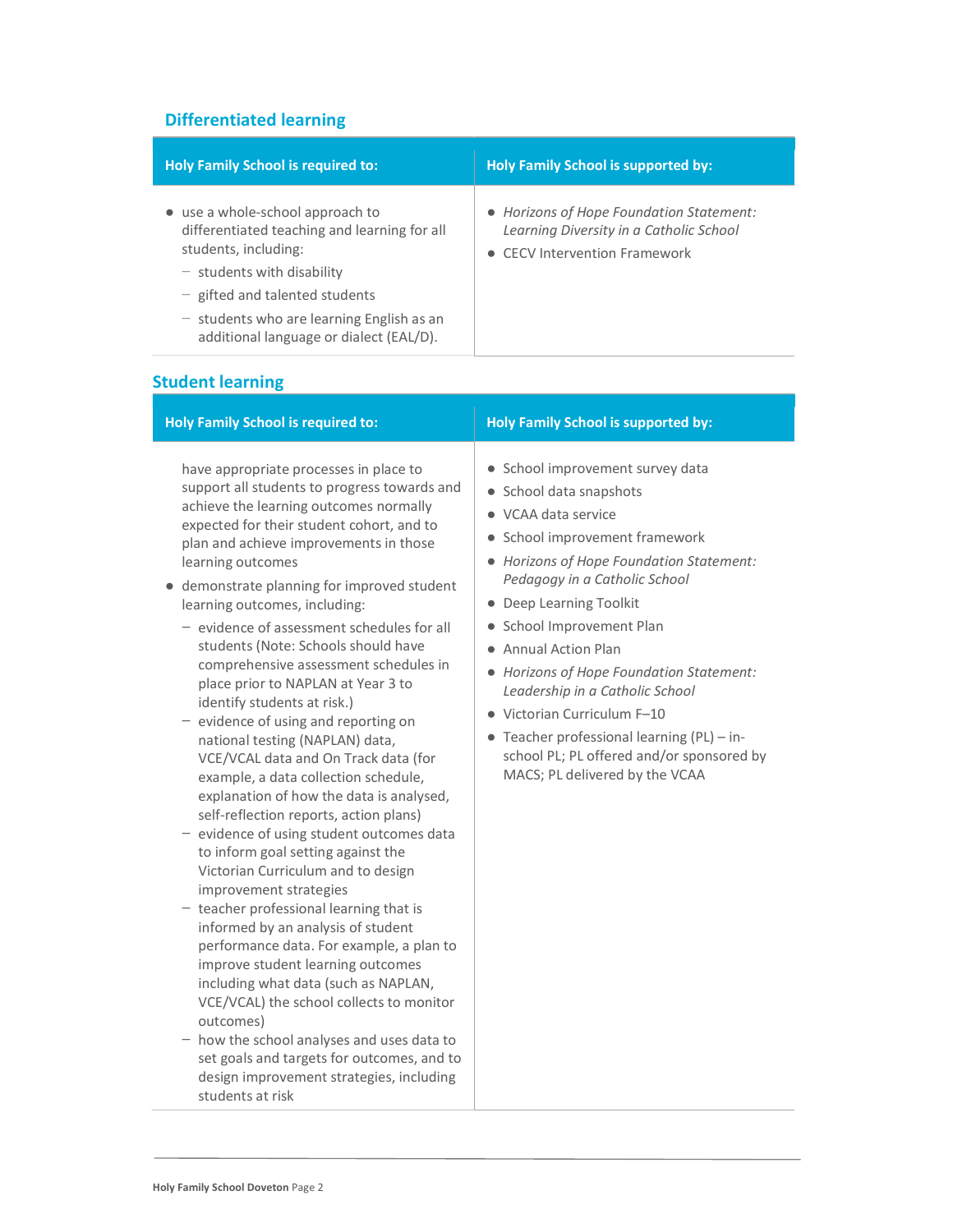− the development of Personalised Learning Plans, appropriate interventions or adjustments, and support groups to assist students who require additional support.

### Assessment

| <b>Holy Family School is required to:</b>                                                                                                                                                                                                                                                                                                                                                                                                                                                                                                                                                                                                                                   | <b>Holy Family School is supported by:</b>                                                                                                                                                                                                                                                                                         |
|-----------------------------------------------------------------------------------------------------------------------------------------------------------------------------------------------------------------------------------------------------------------------------------------------------------------------------------------------------------------------------------------------------------------------------------------------------------------------------------------------------------------------------------------------------------------------------------------------------------------------------------------------------------------------------|------------------------------------------------------------------------------------------------------------------------------------------------------------------------------------------------------------------------------------------------------------------------------------------------------------------------------------|
| Teachers are required to assess and monitor<br>student growth, learning progress and<br>achievement against the curriculum standards,<br>and within the learning and teaching program<br>in their school.<br>Assessment and reporting practices play<br>important roles in the development of the<br>learning culture within a Catholic school.<br>Assessment is a means for leaders, teachers<br>and students to learn alongside one another, in<br>affirming progress and meeting regulatory<br>responsibilities to engage authentically with<br>students and families to identify student<br>learning progress, and opportunities for further<br>growth and development. | • Horizons of Hope Foundation Statement:<br>Assessment in a Catholic School<br>Victorian Curriculum F-10<br>• Horizons of Hope Foundation Statement:<br>Learning Diversity in a Catholic School<br>Horizons of Hope Foundation Statement:<br>$\bullet$<br>Wellbeing in a Catholic School<br><b>NAPLAN</b><br>Other testing regimes |
| In every Catholic school, there is the goal of the<br>full flourishing of each student across religious,<br>physical, cognitive, social and emotional<br>domains. This multi-dimensional approach to<br>assessment of learning respects the sacred<br>dignity of the learner, and engenders a sense<br>of being valued and understood.                                                                                                                                                                                                                                                                                                                                      |                                                                                                                                                                                                                                                                                                                                    |

### Assessment principles

Horizons of Hope identifies the following principles for assessment in Catholic schools:

### Focused on growth:

Assessment and reporting will be relevant and timely to each learner.

Students understand their learning progress.

Students receive feedback about their challenges while forming and valuing positive attitudes towards learning.

Educators critically question the impact of their decisions on student learning.

Feedback is integral to the learning process, enabling students to self-regulate, self-assess and reflect on their own learning.

### Relational:

Assessment and reporting will provide a strong foundation for authentic dialogue about learning progress between teachers, students and families.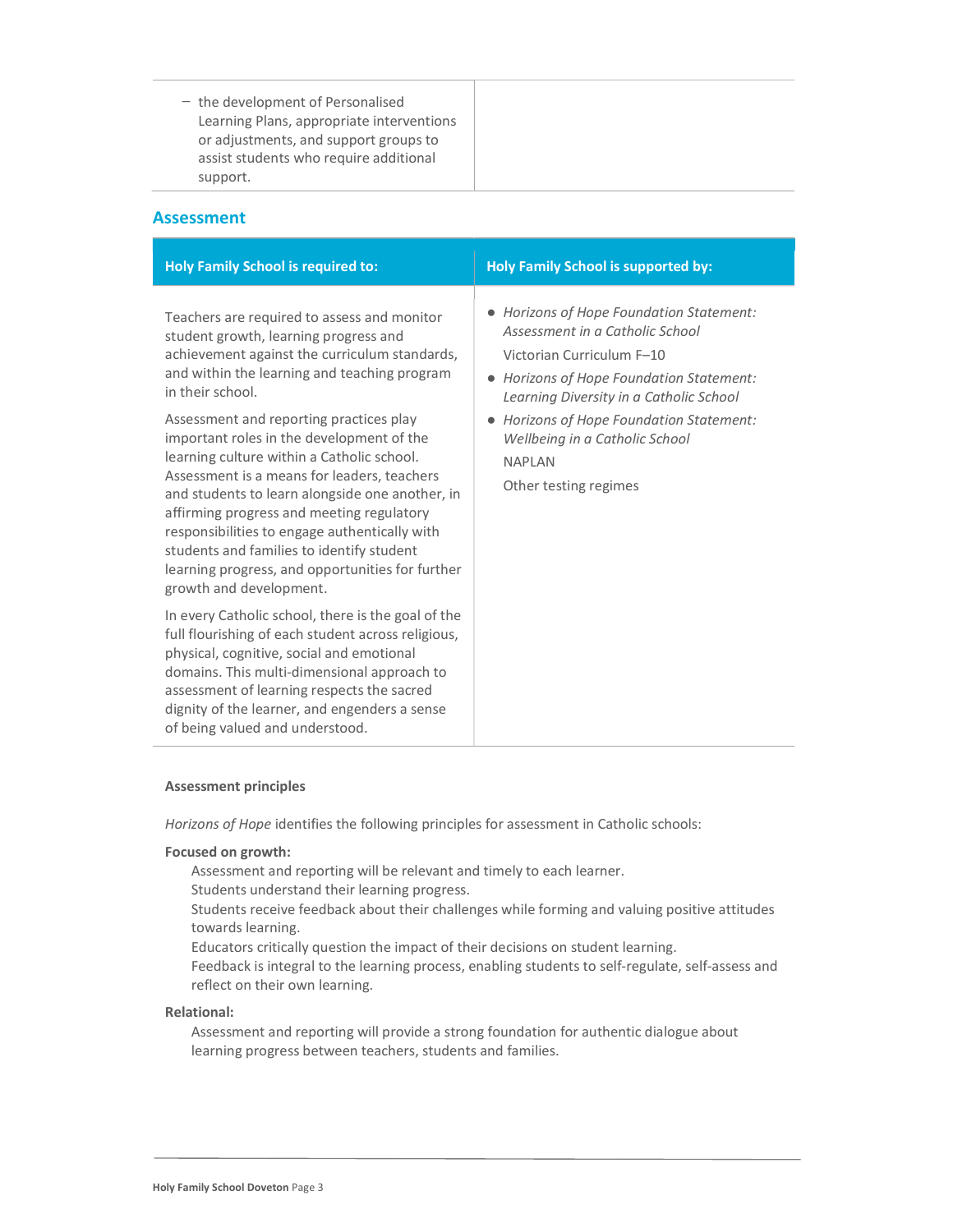Students and teachers are both partners in the learning as the teacher constantly shapes and evolves their practice and pedagogy, while the student perseveres and progresses in response to evidence uncovered and timely feedback.

### Ongoing and continuous:

Teachers are alert to the needs of students, founded on their knowledge of each student's narrative.

Assessment, feedback and data-gathering techniques are authentic, varied and diverse. Assessment of learning is continuous, allowing students to demonstrate their progress and flourish.

● Feedback is continuous, accurate and forward-focused.

### Monitoring and reporting on students' performance

| <b>Holy Family School is required to:</b>                                                                                                                                                                                                                                                                                          | <b>Holy Family School is supported by:</b>                                                                                   |
|------------------------------------------------------------------------------------------------------------------------------------------------------------------------------------------------------------------------------------------------------------------------------------------------------------------------------------|------------------------------------------------------------------------------------------------------------------------------|
| provide evidence in the form of the school's<br>policies and procedures for assessing and<br>monitoring student progress and<br>achievement, and how this is reported to<br>parents and guardians                                                                                                                                  | • Reporting Student Progress and<br>Achievement: 2021 Revised Guidelines for<br>Victorian Catholic Schools<br>$ICON - ePlan$ |
| undertake ongoing assessment, monitoring<br>and recording of all students' performance<br>and to report on performance, in writing, to<br>parents and guardians at least twice a year                                                                                                                                              |                                                                                                                              |
| include reporting on student achievement<br>against the relevant standards as outlined in<br>the Victorian Curriculum and/or other<br>curriculum frameworks.                                                                                                                                                                       |                                                                                                                              |
| In addition to written reports, it is strongly<br>advised that parents and guardians be<br>provided with opportunities to discuss their<br>child's progress with the school.                                                                                                                                                       |                                                                                                                              |
| Review of assessment and reporting practices                                                                                                                                                                                                                                                                                       |                                                                                                                              |
| A school must document the processes used to<br>review practices for assessment and reporting.<br>This information includes the ways in which<br>data about student learning progress from a<br>variety of sources is analysed to improve<br>student growth and learning progress, and to<br>guide learning and teaching programs. |                                                                                                                              |
| Schools must have policies and procedures in<br>place to:                                                                                                                                                                                                                                                                          |                                                                                                                              |
| maintain accurate student records                                                                                                                                                                                                                                                                                                  |                                                                                                                              |
| ensure the integrity of student assessments                                                                                                                                                                                                                                                                                        |                                                                                                                              |
| monitor student participation, completion<br>rates and outcomes.                                                                                                                                                                                                                                                                   |                                                                                                                              |
| The policies and procedures must cover the<br>analysis of results and student participation.                                                                                                                                                                                                                                       |                                                                                                                              |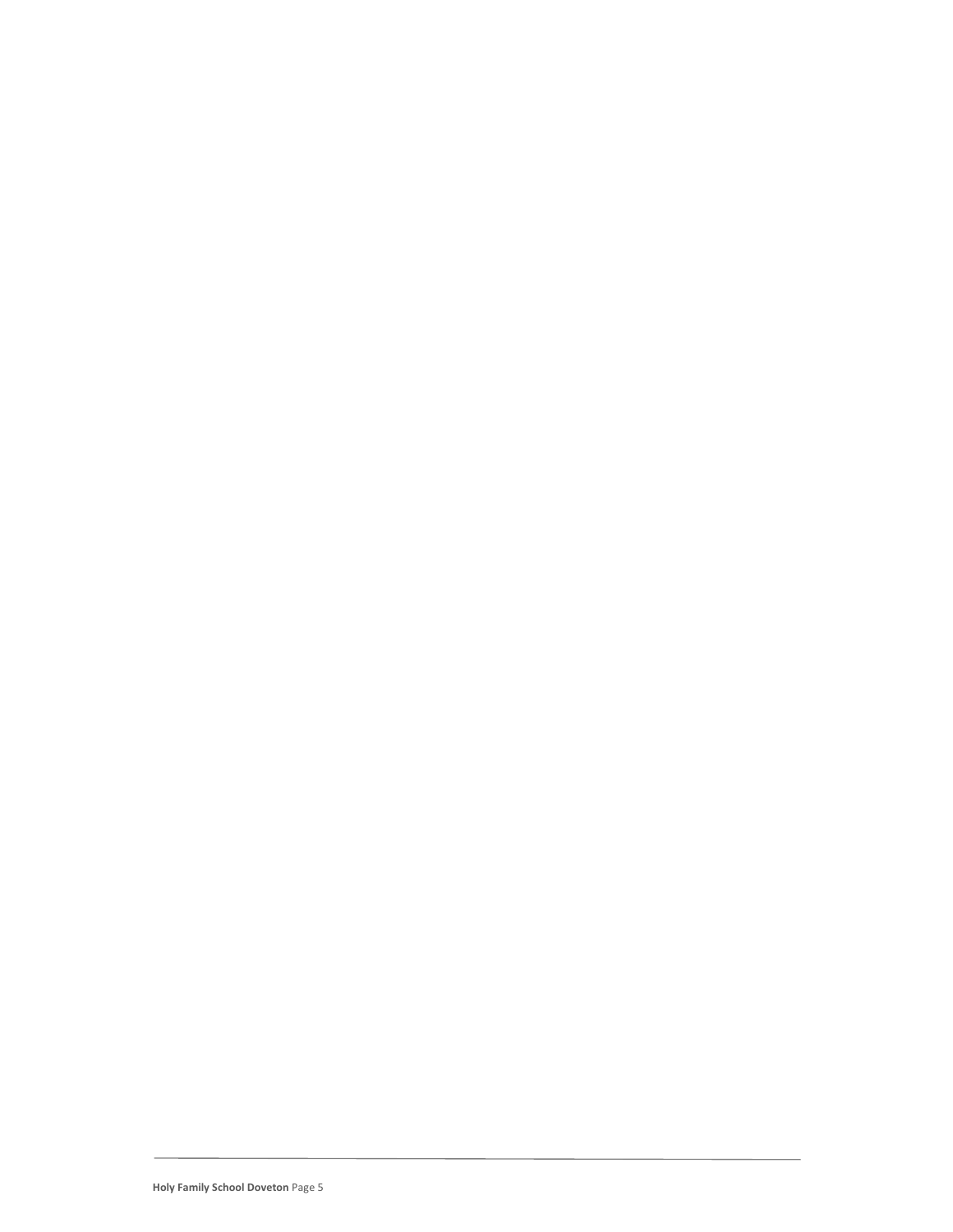### School performance

| <b>Holy Family School is required to:</b>                                                                                                                                                                                                                                                                                                                                                           | <b>Holy Family School is supported by:</b>                                                                                                    |
|-----------------------------------------------------------------------------------------------------------------------------------------------------------------------------------------------------------------------------------------------------------------------------------------------------------------------------------------------------------------------------------------------------|-----------------------------------------------------------------------------------------------------------------------------------------------|
| monitor and report to the school community<br>on performance at least once per year<br>include a description and analysis of learning<br>outcomes achieved by their students in<br>statewide tests and examinations in which<br>the school participates for:<br>the current year<br>$\qquad \qquad$<br>the previous two years if the school<br>$\blacksquare$<br>has been established for more than | School surveys data<br>• School Improvement Framework (SIF) Rubric<br>School improvement framework<br>School data snapshots<br>$ICON - ePlan$ |
| two years<br>include a description and analysis of rates of<br>student attendance for the year.                                                                                                                                                                                                                                                                                                     |                                                                                                                                               |

### Curriculum – specific requirements

### Senior secondary education

MACS schools delivering senior secondary courses to students are required to follow the requirements and regulations set out by the Victorian Curriculum and Assessment Authority (VCAA). This applies to the Victorian Certificate of Education (VCE), the Victorian Certificate of Applied Learning (VCAL) and Vocational Education and Training (VET). Any MACS school offering other approved curriculum frameworks, such as the International Baccalaureate (IB), is required to follow the regulations set out by the governing curriculum authority.

### Victorian Certificate of Education (VCE)

The VCE is a senior secondary certificate of education recognised within the Australian Qualifications Framework (AQF). It is designed to be completed over a minimum of two years, and includes general education curriculum components (VCE studies) and programs from VET qualifications. The minimum requirement for satisfactory completion of the VCE is the satisfactory completion of 16 units which must include:

three units from the English group, including a Unit 3–4 sequence

at least three other sequences of Unit 3–4 studies, which can include further sequences from the English group.

### Victorian Certificate of Applied Learning (VCAL)

The VCAL is a senior secondary certificate of education recognised within the AQF. The VCAL can include components of accredited VET, including Further Education (FE) qualifications from within the AQF, and VCE studies. The VCAL is accredited and issued at three award levels. VET is a compulsory requirement for completion of VCAL at Intermediate and Senior levels. To be awarded any VCAL qualification, students must successfully complete a learning program that contains a minimum of 10 credits and includes:

curriculum components that can be justified against the purpose statement for the Literacy and Numeracy Skills strand: one credit is required for Literacy Skills and one credit is required for Numeracy Skills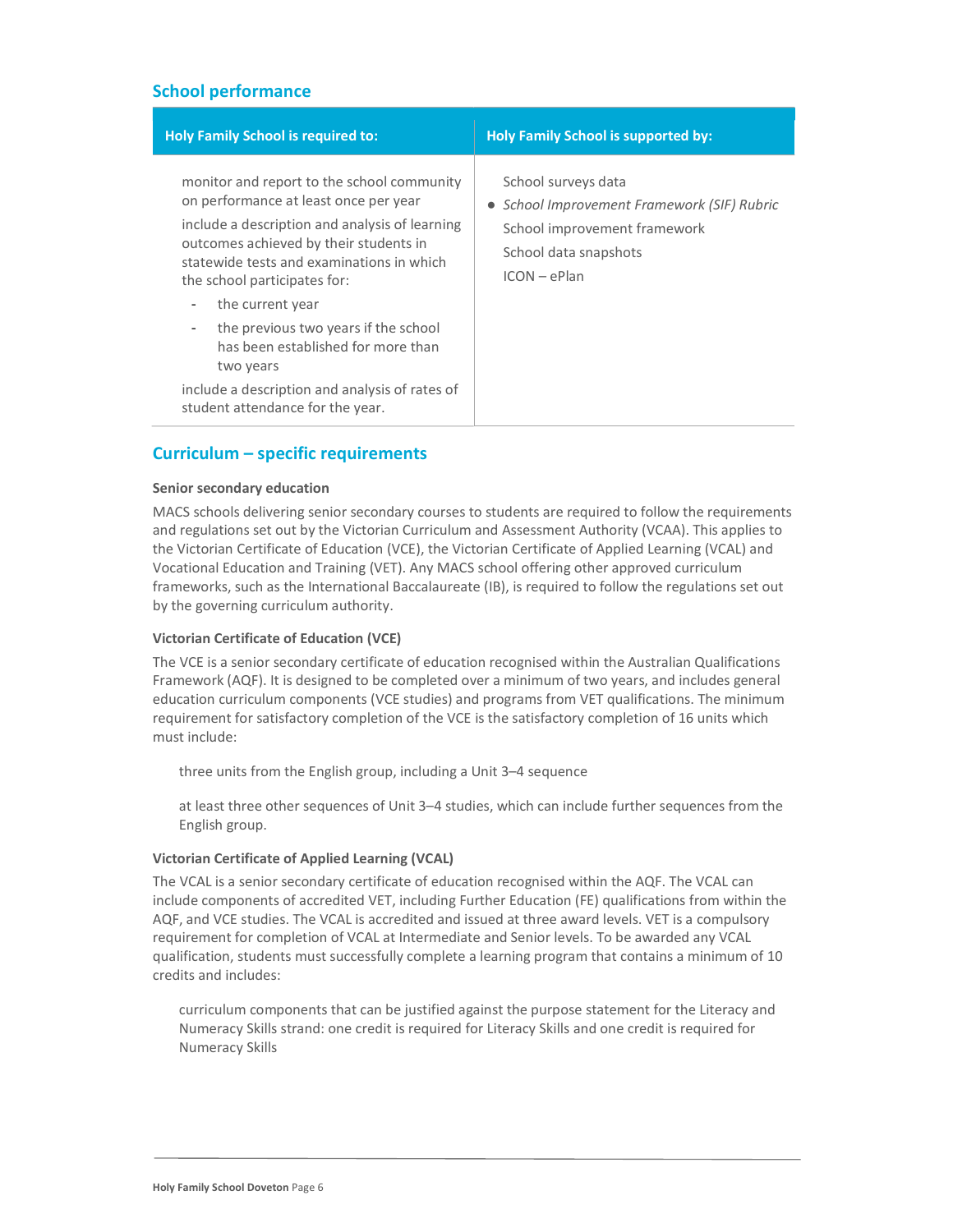curriculum components to the value of at least one credit that can be justified against the purpose statement for each of the Work Related Skills strand, Personal Development Skills strand and Industry Specific Skills strand

a minimum of two VCAL units, one must be a VCAL Personal Development Skills unit at level

curriculum components to the value of six credits at the level of the VCAL award or above: one of which must be for Literacy Skills.

### Vocational Education and Training (VET)

Recognition of VET, including FE within the VCE and VCAL, ensures that students who complete all or part of a nationally recognised VET (including FE) qualification may receive credit towards satisfactory completion of the VCE or VCAL. Students would typically undertake training at Certificate II or III level. MACS schools are required to have appropriate courses, assessment, reporting and administrative processes in place to ensure students undertaking a VCE or VCAL program, and/or VET courses, have access to the necessary teaching and learning programs. The VCAA VCE and VCAL Administrative Handbook and the specific VCE study designs and/or VCAL curriculum guides and/or VET modules set out these requirements for all schools.

#### Senior secondary – student records and results

MACS schools must have policies and procedures in place to ensure the integrity of assessment, the accuracy of records and the monitoring of student participation, completion rates and outcomes. In accordance with the requirements of the VCAA, MACS schools are required to monitor patterns of student participation and completion rates, and the quality of the outcomes of students. An annual analysis of student participation, completion rates and outcomes is made publicly available through the Annual Report to the School Community.

### Curriculum – system improvement processes

MACS implements a number of procedures and strategies to monitor school and student performance:

#### School data snapshots

MACS provides every school with a summary of their school performance data each year in November via the School Data Snapshot (SDS). The SDS is constructed around five aspirations:

That MACS schools are distinctively Catholic.

That MACS schools demonstrate leading practices for teaching, learning and student wellbeing.

That MACS schools are strong academic performers.

That MACS schools are financially prudent.

5. That MACS schools are inclusive, engage families and appeal to families.

The system provides targeted data for each school under these five aspirations, as well as providing like-school comparisons. The SDS assists schools to track and monitor their performance against state, system and similar school averages, as well as supporting the system to identify areas of challenge and to mobilise system resources for those schools in risk categories.

MACS also develops heatmaps for each region which classify schools into categories of performance and form the basis of annual regional reviews.

#### Annual regional performance reviews

MACS conducts annual regional reviews of school performance using the SDS and regional heatmaps: